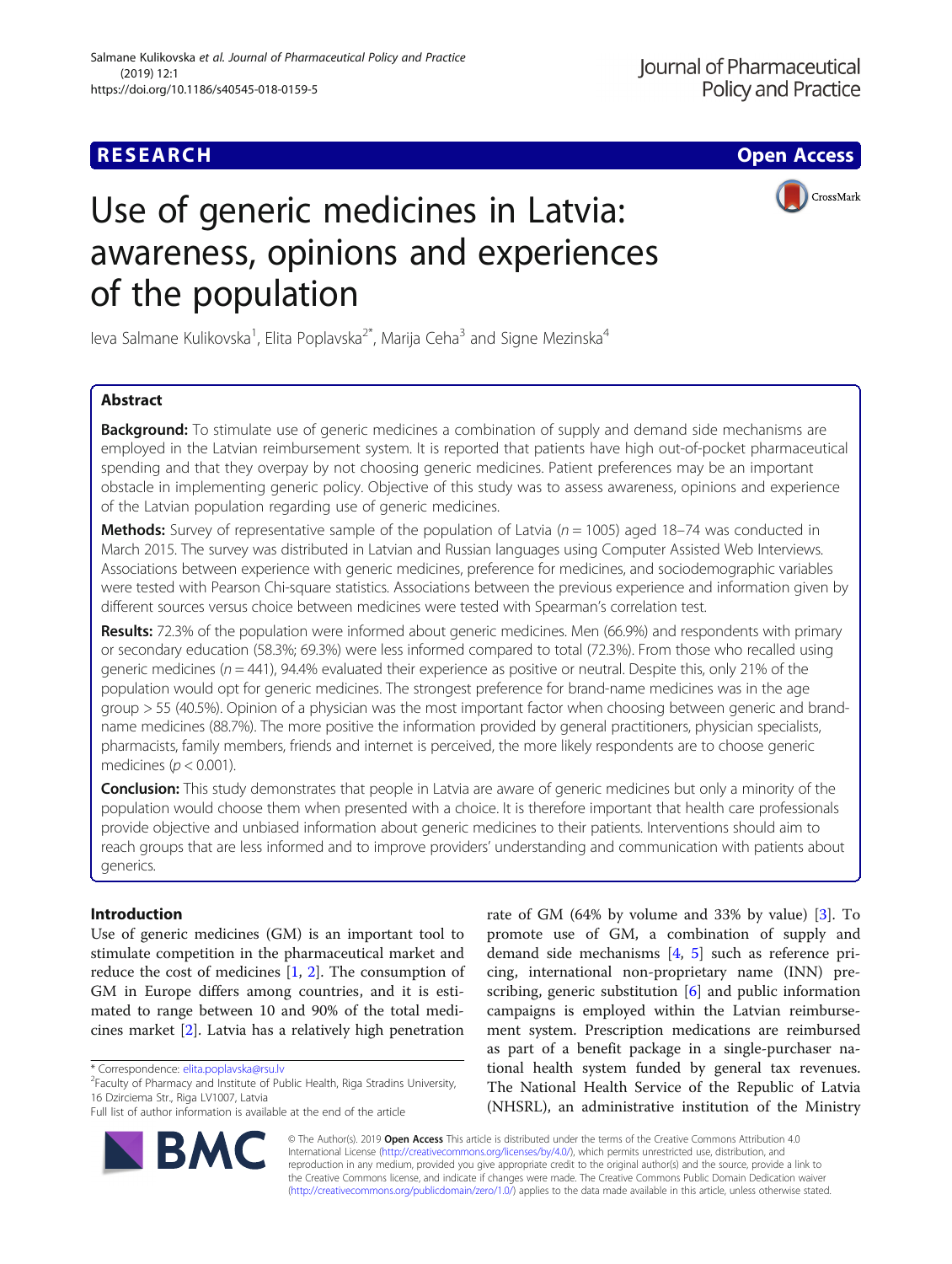of Health, produces and maintains a positive outpatient reimbursement list [[7\]](#page-6-0). The list contains approximately 1600 medications and accounts for 39% of total pharmaceutical expenditure. According to the severity of illness and dependency on treatment, medications in the list have three levels of reimbursement - 100, 75% or 50% [[6](#page-6-0)–[8\]](#page-6-0). For the medications that are reimbursed less than 100%, patients cover the remaining cost. Medicines in the reimbursement list are classified into three groups – A, B and C. List A is a reference list of interchangeable medications, but lists B and C contain non-interchangeable, mostly patented products [\[6](#page-6-0)–[8\]](#page-6-0). Reference pricing, INN prescribing and mandatory generic substitution are used to encourage use of reference products within the list A. The current regulation specifies that unless there is a documented medical need, in the case where the patient or the prescriber opposes generic substitution, the patient must cover the difference in price between the reference product and the chosen product or in some cases even pay the full price of the chosen medicine. Although access to medicines can partly be hampered by the limited number of medicines covered by the reimbursement list and levels of reimbursement, the NHSRL has estimated that within the Latvian reimbursement system, patients in co-payments overpay several millions a year for medicines by not choosing cheapest available GM [\[9](#page-6-0)]. Patients' preferences might be an important obstacle in implementing effective generic policy [[10](#page-6-0), [11](#page-6-0)]. Some individual studies have shown that lay people have no objections to using GM [[12](#page-6-0)] and that they perceive no difference between GM and brand-name medicines [\[13,](#page-6-0) [14](#page-6-0)]. However, the authors of two systematic reviews concluded that high proportion of lay people tend to believe that GM are of lower quality and less effective than brand-name medicines as a result they may feel negatively about generic substitution [[15](#page-6-0), [16\]](#page-6-0). The analysis of patients' opinions has suggested that the most common reason for refusing GM was the customers' positive experiences with medicines they had used previously, as well as their wish to talk with their doctor before accepting substitutes [\[17\]](#page-6-0) In Latvia out-of-pocket spending for pharmaceuticals is the second highest among Organization for Economic Co-operation and Development (OECD) countries (39%) [\[18\]](#page-6-0), many people report unmet health needs [\[19](#page-6-0)] and financial difficulties to obtain the prescription medicines they need to manage chronic conditions [\[20\]](#page-6-0). Given this situtation the study regarding population's choices and preferences of GM may offer valuable insights to strengthen generic policy and improve access to medicines.

## Aim of the study

The aim of this study was to assess awareness, opinions and experience of the general population regarding use of GM in Latvia.

## Method

The respondents who participated in the study ( $n = 1005$ ) represented the adult general population of Latvia aged 18 to 74. The sample was selected using the database of the research company SKDS and composed to meet the characteristics of a nationally representative sample. To adjust precisely to the criteria of a representative sample, data were weighted according to four parameters – gender, age, nationality and place of residence, according to the data in the electronic system of the Population Register maintained by the Office of Citizenship and Migration Affairs. The survey was distributed in Latvian and Russian languages using Computer Assisted Web Interviews as part of the monthly Web-Omnibus survey. The data collection took place in March 2015. The dataset generated and analysed during the current study is available in the Open Science Framework repository.

With the authors' permission, we developed the survey based on the questionnaire by Drozdowska and Hermanowski [[21\]](#page-6-0). The questionnaire was translated into Latvian; we performed a cognitive testing of the questionnaire  $(n = 10)$  – questions were evaluated in terms of quality and comprehension.

In addition to demographic information, the survey contained the following questions: 1) awareness of GM ("Did you know about the existence of GM?"); 2) experience with GM ("What is your experience with GM? positive/more positive; neutral; negative/more negative; hard to say"); 3) preference for GM vs brand-name medicines ("If presented with choice, which one would you chose – GM or brand-name medicine?"); 4) factors of importance when choosing generic or brand-name medicines ("When choosing medicines, what is the importance of the following factors – price; producer of a medicine; country in which medicine is produced; information in press, TV and radio; information on the Internet; opinion of a physician; opinion of a pharmacist; opinion of family members; opinion of friends and relatives; my own experience?"; 5) information about GM provided by different sources (GP; physicians-specialists; pharmacists; relatives and friends; information in press, information on the Internet – positive/more positive; neutral; negative/more negative; no information).The answers were measured on a Likert scale (for the purpose of the analysis, we combined some answers, e.g. "very important" and "rather important" was combined as "very/rather important" and "positive" and "rather positive" was combined as "positive/rather positive").

Data analysis was performed in SPSS v.25 for Windows. The study employed descriptive statistics methods. To test associations between the following variables - experience with GM, preference for medicines, as well as sociodemographic variables - Pearson Chi-square statistics with significance level  $p < 0.05$  was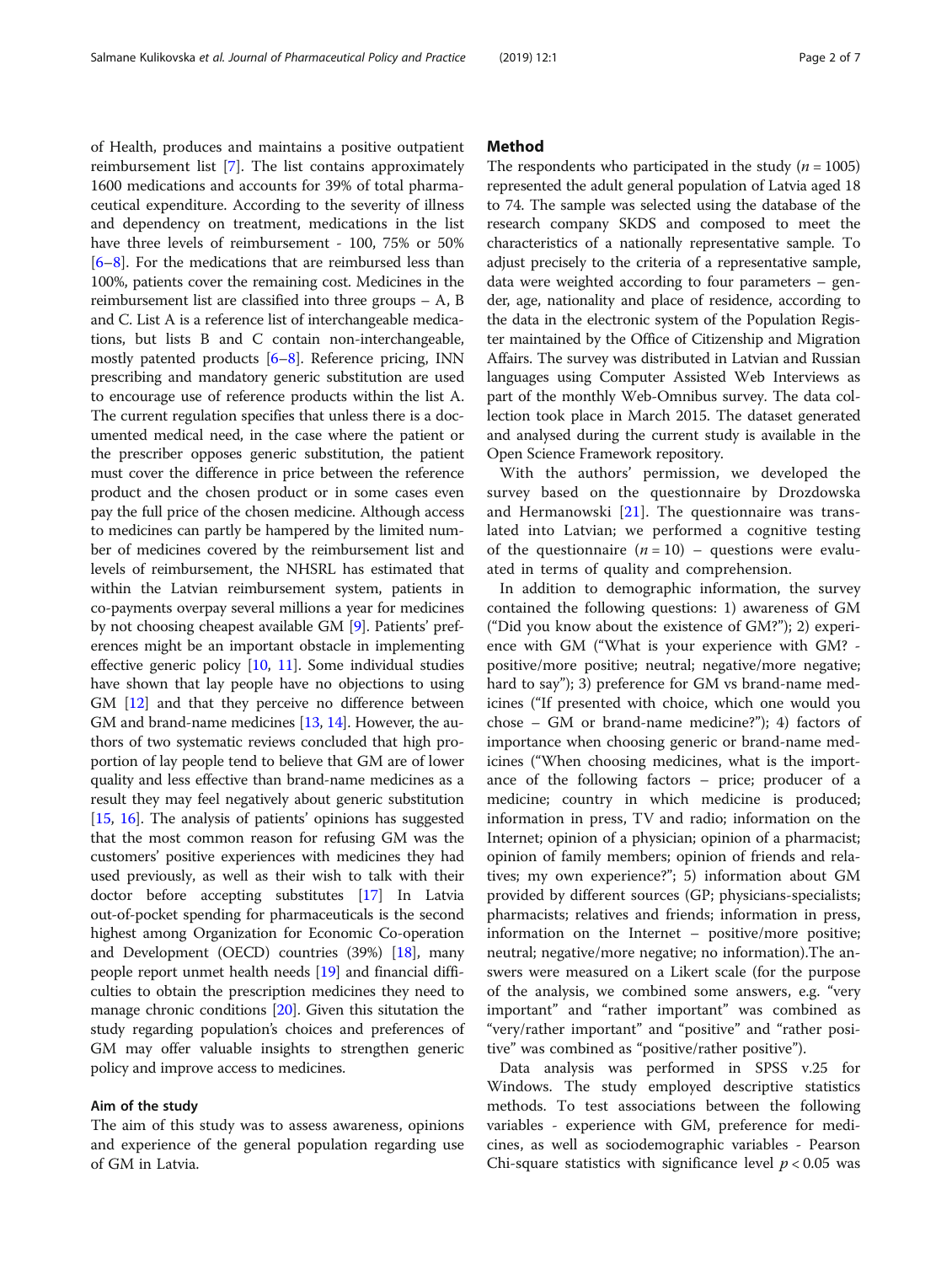| Sociodemographic characteristics | Are informed about GM         | Are not informed about GM                         | No opinion                              |
|----------------------------------|-------------------------------|---------------------------------------------------|-----------------------------------------|
| From total ( $n = 1005$ )        | 727 (72.3%)                   | 226 (22.5%)                                       | 52 (5.2%)                               |
| Gender                           |                               |                                                   |                                         |
| Female, $n = 528$                | 408 (77.3%)                   | 96 (18.2%)                                        | 24 (4.5%)                               |
| Male, $n = 477$                  | 319 (66.9%)                   | 130 (27.3%)                                       | 28 (5.8%)                               |
| Age                              |                               |                                                   |                                         |
| $18 - 24$ , $n = 120$            | 71 (59.2%)                    | 42 (35.0%)                                        | 7(5.8%)                                 |
| $25 - 34$ , $n = 207$            | 155 (74.9%)                   | 47 (22.7%)                                        | $5(2.4\%)$                              |
| $35-44, n = 188$                 | 141 (75.0%)                   | 39 (20.7%)                                        | 8 (4.3%)                                |
| $45 - 54$ , $n = 192$            | 130 (67.7%)                   | 50 (26.0%)                                        | 12 (6.3%)                               |
| $> 55$ , $n = 298$               | 229 (76.9%)                   | 49 (16.4%)                                        | 20 (6.7%)                               |
| Education                        |                               |                                                   |                                         |
| Primary, $n = 24$                | 14 (58.3%)                    | 10 (41.7%)                                        | $\mathbf 0$                             |
| Secondary, $n = 339$             | 235 (69.3%)                   | 85 (25.1%)                                        | 19 (5.6%)                               |
| Higher, $n = 642$                | 478 (74.5%)                   | 131 (20.4%)                                       | 33 (5.1%)                               |
| Sociodemographic characteristics | Would prefer/rather prefer GM | Would prefer/rather prefer<br>brand-name medicine | No difference/do not<br>have an opinion |
| From total ( $n = 1005$ )        | 211 (21.0%)                   | 287 (28.6%)                                       | 507 (50.4%)                             |
| Age                              |                               |                                                   |                                         |
| $18 - 24$ , $n = 120$            | 24 (20.2%)                    | 24 (19.3%)                                        | 72 (60.5%)                              |
| $25 - 34$ , $n = 207$            | 43 (20.8%)                    | 47 (22.7%)                                        | 117 (56.5%)                             |
| $35-44$ , $n = 188$              | 47 (25.0%)                    | 41 (21.8%)                                        | 100 (53.2%)                             |
| $45 - 54$ , $n = 192$            | 50 (26.0%)                    | 55 (28.6%)                                        | 87 (45.3%)                              |
| $> 55$ , $n = 298$               | 47 (15.7%)                    | 121 (40.5%)                                       | 130 (43.8%)                             |
| Nationality                      |                               |                                                   |                                         |
| Latvian, $n = 586$               | 107 (18.3%)                   | 174 (29.7%)                                       | 305 (52.0%)                             |
| Other, $n = 419$                 | 104 (24.8%)                   | 113 (27.0%)                                       | 202 (50.4%)                             |

<span id="page-2-0"></span>**Table 1** Study population characteristics in terms of knowledge and preferences of GM<sup>a</sup>

aBolded text refers to responses that differ significantly from the total (adjusted standardized residuals value > 1.96 or < - 1.96)

used. To normalize data in Chi-square hypothesis testing, we used a standardized residuals ratio (difference between the observed count and the expected count and standard deviation of the expected count). The results were interpreted as follows: if the residual is less than − 1.96, the cell's observed frequency is less than the expected frequency; if the residual is greater than 1.96, the cell's observed frequency is greater than the expected frequency.

To test associations between the previous experience and information given by different sources versus choice between medicines, we used Spearman's correlation test.

## Results

## Awareness about generic medicines

A large part of the population in Latvia (72.3%) was informed about GM (Table 1). There were more informed respondents in the female group (77.3%) than in the male group  $(66.9\%)$  and within an age group  $> 55$  years (76.9%), if compared to the total number of the informed group. 22.5% of the population were not informed about the existence of GM, and more of those who were not informed were found in young people group (age group  $18-24$  years)  $-35.0\%$ .

## Experience with generic medicines

From those respondents who have used GM  $(n = 441)$ ; 44%), the majority (55.7%) recognized their experience with GM as positive or more positive than negative, and 38.7% rated their experience as neutral (Table 2). Only 5.7% described their experience as negative or rather

**Table 2** Experience with generic medicines,  $n=441^b$ 

|                                         | n   | $\frac{0}{0}$ |
|-----------------------------------------|-----|---------------|
| Negative or more negative than positive | 25  | 5.7           |
| Neutral                                 | 170 | 38.7          |
| Positive or more positive than negative | 246 | 55.7          |
| Total                                   | 441 | 100.0         |

bRespondents who have not used GM were excluded from the analysis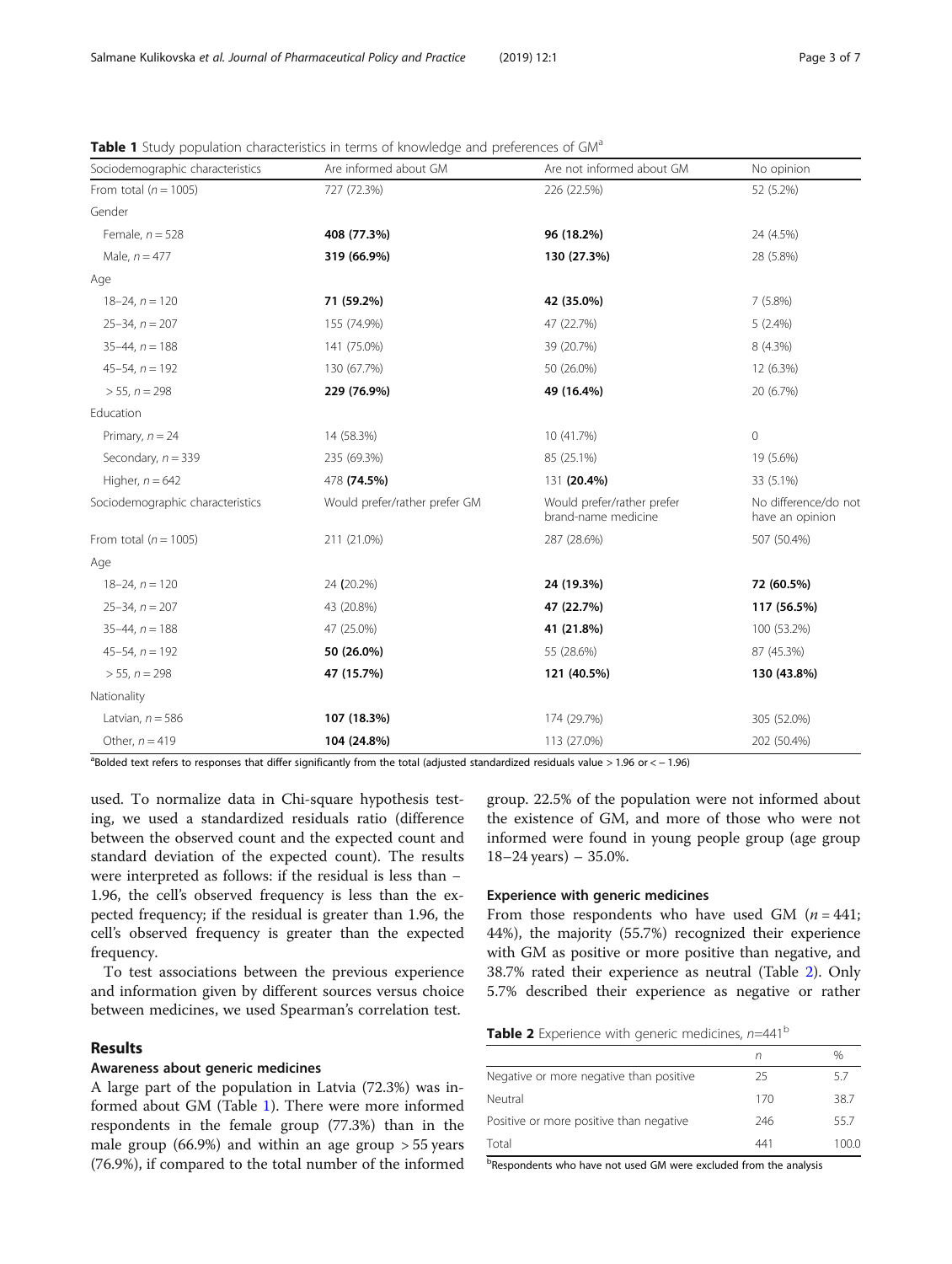|                                                         | Would prefer GM, | No difference/do<br>not have opinion, | Would prefer<br>brand-name medicines |
|---------------------------------------------------------|------------------|---------------------------------------|--------------------------------------|
| Negative/more negative than positive experience with GM | $0(0.0\%)$       | $2(8.0\%)$                            | 23 (92.0%)                           |
| Neutral experience                                      | 32 (18.7%)       | 87 (50.9%)                            | 52 (30.4%)                           |
| Positive/more positive than negative experience with GM | 79 (32.2%)       | 122 (49.8%)                           | 44 (18%)                             |

**Table 3** Associations between experience and preferences,  $n=441^{\circ}$ 

c Bolded text refers to responses that differ significantly from the total (adjusted standardized residuals value > 1.96 or < −1.96)

negative. No statistically significant changes were detected among different gender and age groups.

## Information about generic medicines from different information sources

## Preferences of the respondents

As seen in Tables [1](#page-2-0), 21.0% of the respondents would rather or definitely choose GM; 28.6% would rather or definitely opt for brand-name medicines, but 50.4% of the population did not have an opinion in this respect. The strongest preference for GM was in the age group 45–55 (26.0%), whereas the strongest preference for brand-name medicines persisted in the age group > 55 (40.5%). Those who would prefer brand-name medicines were more often found in the group of other nationalities (Russians, Belarussians, Ukrainians, Poles, Lithuanians, etc.) (24.8%), compared to Latvians (18.3%).

Those who would prefer GM were more among respondents who have had positive/more positive than negative previous experience with GM (32.2%) (Table 3). Sociodemographic factors (sex, age, education and nationality) were not statistically significant to differentiate the respondents according to their previous experience with GM. The more positively respondents assessed their experience with GM, the more willing they were to choose GM instead of brand-name medicines (Spearman's rho = 0.4,  $p < 0.001$ ).

The more positively respondents assessed their experience with GM, the more willing they were to choose GM instead of brand-name medicines (Spearman's rho = 0.4,  $p < 0.001$ ) (see Table 4).

## Factors of importance when choosing between generic and brand-name medicines

As seen in Fig. [1,](#page-4-0) four factors of the highest importance when choosing between GM and brand-name medicines were:  $\begin{bmatrix} 1 \end{bmatrix}$  opinion of a physician – 88.7% of the respondents considered it as very or rather important; [\[2\]](#page-5-0) previous experience with GM  $(87.1\%)$ ,  $[3]$  $[3]$  price  $(85.2\%)$ ,  $[4]$  $[4]$ opinion of a pharmacist – 81.5%.

| Table 4 Positive experience and willingness to choose GM |  |  |  |  |
|----------------------------------------------------------|--|--|--|--|
|----------------------------------------------------------|--|--|--|--|

|                                            | Positive experience<br>with GM |
|--------------------------------------------|--------------------------------|
| Willingness to choose GM, (Spearman's rho) | 0.4                            |
| Sig. (2-tailed)                            | 0.0001                         |

As shown in the Table [5,](#page-4-0) pharmacists provided more positive information about GM (47.2%), if compared to other sources of information in Latvia. Physicians of different specialties provided more negative information (7.7%), compared to the other sources.

Small and medium correlation was found between information about GM from several sources and willingness to choose GM (see Table [6\)](#page-5-0). The more positive information about GM was received from the following information sources, the more likely respondents were to choose GM instead of brand-name medicines - general practitioners (Spearman's rho = 0.16), physicians from different specialties (Spearman's  $rho = 0.18$ ), pharmacists (Spearman's rho = 0.15), family members (Spearman's  $rho = 0.34$ ), relatives and friends (Spearman's rho = 0.35), as well as the Internet (Spearman's rho =  $0.18$ ),  $p < 0.001$ .

## **Discussion**

This is the first study in Latvia that examines awareness, experience and opinions of the population about GM. The results of the study showed that the majority of the population is informed about the availability of GM as an alternative to brand-name medicines. Women, higher educated and older patient groups were more informed compared to other groups. This might be explained by the fact that women and higher-educated people tend to have higher health literacy [[22](#page-6-0)–[25\]](#page-6-0), and older people in Latvia are more exposed to the medicines' reimbursement system in general, which distinguishes between generic and brand-name medicines, and to the NHSRL public campaigns promoting GM. The fact that men, people with primary and secondary education and nationalities other than Latvian are less informed may suggest that public information is not reaching these groups.

Approximately 44% of respondents in our study recalled previous experience with using GM. The actual number might be higher, as users might not always be aware whether they are using generic or brand-name medicines. The results show that the majority of those who recalled using GM rated their experience as positive or neutral. Only 5.7% of those surveyed reported their experience of using generics as negative. This finding is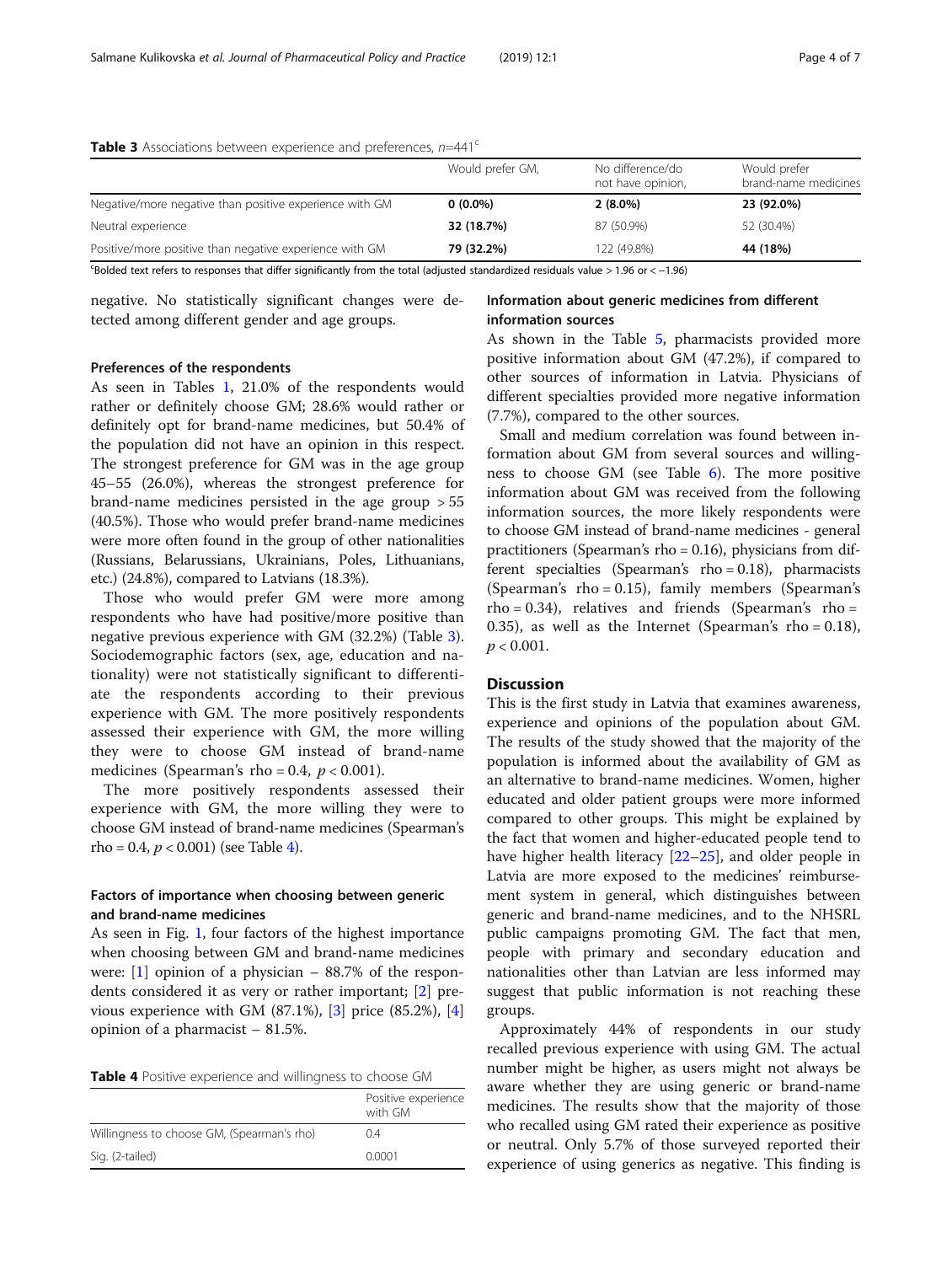<span id="page-4-0"></span>

consistent with results reported by Drozdowska and Hermanowski in the Polish population where the majority were satisfied with using GM [[21\]](#page-6-0). Negative experiences with GM safety or efficacy have been reported in other studies [\[15](#page-6-0), [16](#page-6-0)]. This experience is not consistent with clinical studies; systematic reviews of equivalence between generics and brand-name medicines does not confirm differences in efficacy or safety [[26,](#page-6-0) [27\]](#page-6-0). It is possible that patients' negative experience of lower efficacy or side effects with GM might be influenced by nocebo effects [\[28](#page-6-0)].

Despite the high awareness and positive or neutral experience of those who had used GM, only about one fifth of the total number of respondents would prefer using GM, if they had to make a choice between GM and brand-name medicines in the future. This is different from the situation in Poland, where more than a half of the respondents were willing to opt for GM [\[25](#page-6-0)]. A systematic review by Colgan et al. also highlighted that a significant proportion of consumers held negative attitude towards GM which is a barrier for uptake of GM [[16\]](#page-6-0). The negative attitude may be related to the fact that consumers do not consider GM as equal alternatives to brand-name medicines [\[29\]](#page-6-0) and hold different myths about them [[15\]](#page-6-0). Consistently with studies from Finland and Poland [[17](#page-6-0), [21](#page-6-0)], we did not find any associations between gender and preferences towards GM.

In the Latvian context, the strongest preference for brand-name medicines was in the age group over 55 years. This finding is unfortunate as most common chronic conditions are prevalent in this age group and representatives of the group might be beneficiaries of the pharmaceutical reimbursement system which promotes use of GM. These findings of preference for brand-name medicines and less willingness to use GM among older people are consistent with findings in other European countries like Finland, Switzerland and Belgium [[17,](#page-6-0) [30,](#page-6-0) [31](#page-6-0)]. It would be useful to further explore reasons and identify best solutions to address mistrust towards GM in this age group.

Similar to other researchers [[21](#page-6-0), [15](#page-6-0)], we also found that the more positive GM users rated their experience, the more willing they were to choose GM if presented with a choice.

In our study, physician specialists were found to provide more negative information about GM compared to other information sources. It would be useful to explore reasons for this in further research. Possible explanations might be lack of knowledge about the concept of bioequivalence or specialists' close relationships with the pharmaceutical industry. Studies have suggested that the payments from the pharmaceutical industry are associated with preferences for brand-name medicines [[32](#page-6-0), [33\]](#page-6-0). The systematic review by Dunne and Dunne

**Table 5** Information about generic medicines given by information sources (%),  $n=727^d$ 

| <b>TWERE</b> information about generic meaneries given by imomiation sources $(2)$ , $(1)$ |                                         |              |                                         |                                        |  |  |
|--------------------------------------------------------------------------------------------|-----------------------------------------|--------------|-----------------------------------------|----------------------------------------|--|--|
| Source                                                                                     | Positive/more<br>positive than negative | Only neutral | Negative/more<br>negative than positive | No information<br>received/hard to say |  |  |
| Pharmacist                                                                                 | 47.2                                    | 23.1         | 4.7                                     | 25.0                                   |  |  |
| General practitioner                                                                       | 34.1                                    | 19.4         | 3.9                                     | 42.6                                   |  |  |
| Physicians                                                                                 | 28.0                                    | 18.2         | 7.7                                     | 46.1                                   |  |  |
| Internet                                                                                   | 26.4                                    | 15.1         | 5.4                                     | 53.1                                   |  |  |
| TV, radio, mass media                                                                      | 18.6                                    | 16.4         | 6.4                                     | 58.6                                   |  |  |

<sup>d</sup>Respondents who were not informed about the existence of GM were excluded from the analysis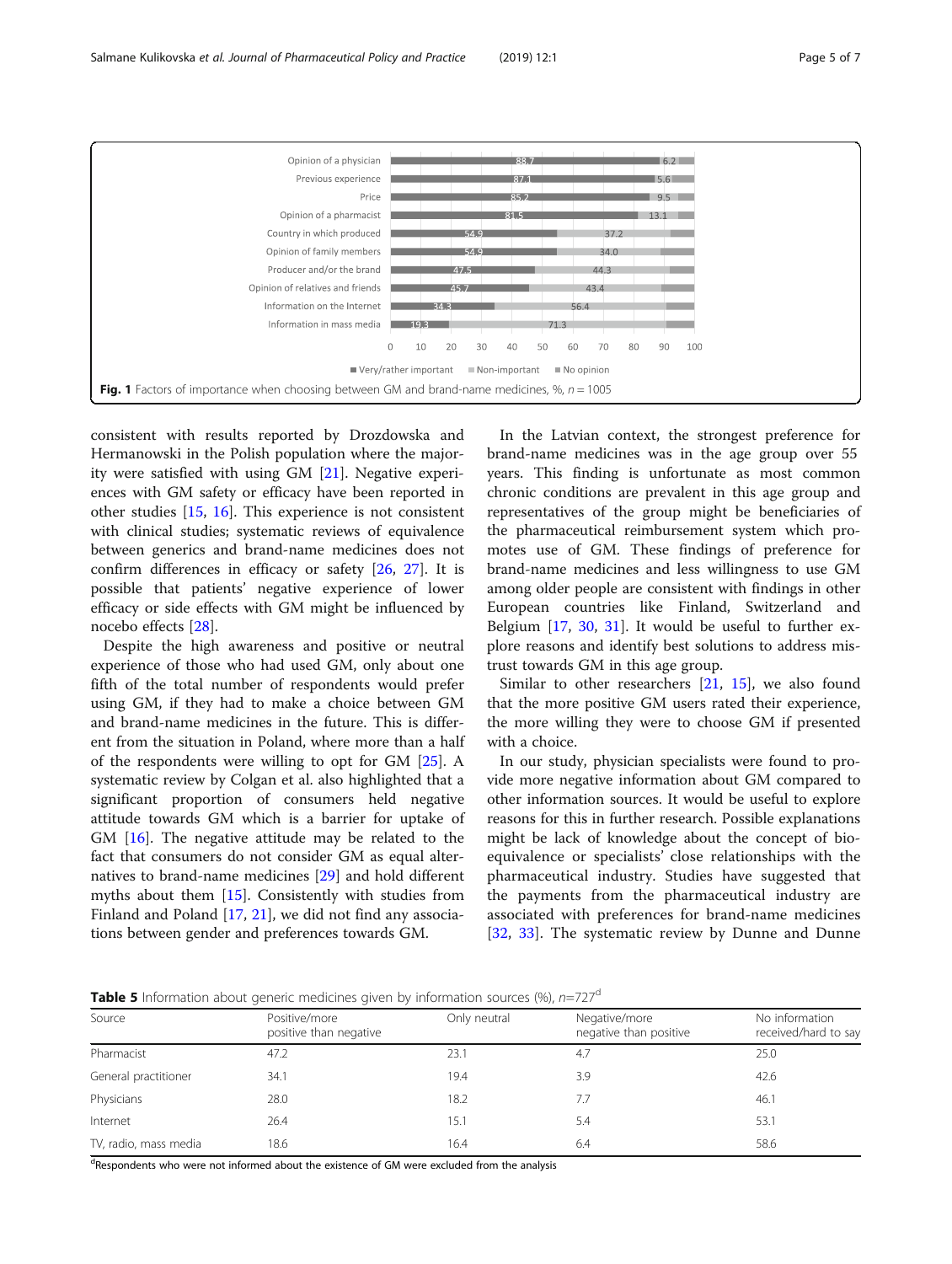<span id="page-5-0"></span>Table 6 Positive information from different sources and willingness to choose GM

|                                                    | GPs   |       |       |       |       | Physician specialists Pharmacists Family members Friends, relatives TV, radio, newspapers The Internet |       |
|----------------------------------------------------|-------|-------|-------|-------|-------|--------------------------------------------------------------------------------------------------------|-------|
| Willingness to choose GM, 0.21<br>(Spearman's rho) |       | 0.18  |       | 0.33  | 0.40  | 0.08                                                                                                   | 0.19  |
| Sig. (2-tailed)                                    | 0.011 | 0.031 | 0.009 | 0.000 | 0.000 | 0.363                                                                                                  | 0.025 |

suggests that physicians play a particularly important role in ensuring consumers' confidence in GM [\[15](#page-6-0)]. The study that examined the relationship between patient beliefs and communication about GM with their providers, also concluded that the willingness to use GM is associated with positive communication with providers [[34\]](#page-6-0).

This study has the following limitations – as the survey was distributed as Computer Assisted Web Interviews, it did not reach the part of the population not using the Internet. It is estimated that approximately 21% of the Latvian population do not use Internet on a regular basis. The proportion of Internet nonusers differ significantly among the age groups. Within the age group 18–44 about 4% do not use Internet regularly, while within the age group 45–64 the share constitutes 28%, and within the age group 65–74 those are 64.5% [[35\]](#page-6-0). To adjust to the criteria of a representative sample, data were weighted according to four parameters (gender, age, nationality and place of residence), but were not weighted according to education, therefore, the sample included a higher proportion of population with higher education than the general population in Latvia. It might have had impact on the study results. For instance, there are studies suggesting that population with higher education have more positive attitude towards GM and are more likely to choose generic substitution [\[15](#page-6-0), [36\]](#page-6-0).

## Conclusion

Although the majority of people in Latvia are informed about the existence of GM, and most of the users of GM rate their experience as positive, only about one fifth of the population would opt for GM. Certain groups like men, people with nationalities other than Latvian, people with primary and secondary education and elderly people were less aware or willing to use GM compared to other society members. This is a worrisome fact showing that there is a need to reconsider information that consumers receive from different information sources about GM. Choice of GM instead of usually more expensive brand-name medicines is particularly important in Latvia where a large part of the population lack access to medicines. As people in Latvia trust physicians and pharmacists in their choice between medicines, it is important that they provide objective and unbiased information about GM, as well as promote their use.

#### Acknowledgements

We thank Phyllis Zych Budka for linguistic edits.

## Funding

Funding was provided by EEA Financial Mechanism and Latvian state (award number 2012.EEZ/DAP/MIC/183). The project is financially supported by Iceland, Liechtenstein and Norway.

#### Availability of data and materials

The dataset generated and analysed during the current study is available in the OSF repository. [https://osf.io/x8kb7/.](https://osf.io/x8kb7/)

#### Authors contributions

ISK participated in the design of the study and the survey instrument, performed statistical analysis, contributed to the data interpretation and helped to draft the manuscript. EP participated in the design of the study and the survey instrument, contributed to the data interpretation and helped to draft the manuscript. MC performed statistical analysis and helped to draft the manuscript. SM participated in the design of the study and the survey instrument, contributed to the data interpretation and helped to draft the manuscript. All authors read and approved the final manuscript.

#### Ethics approval and consent to participate

Ethics approval is not required for this type of study according to the national regulations in Latvia.

#### Consent for publication

Not applicable.

## Competing interests

EP and SM are board members of NGOs Health Action International and Health Projects for Latvia. ISK and MC are members of Health Projects for Latvia. Both NGOs aim to promote rational use of medicines. In 2017, after the completion of this study, MC became an employee in Pharmacovigilance group of JSC Olainfarm. The authors declare that they have no financial competing interests for this study.

#### Publisher's Note

Springer Nature remains neutral with regard to jurisdictional claims in published maps and institutional affiliations.

#### Author details

<sup>1</sup> Faculty of Pharmacy, Riga Stradins University, 16 Dzirciema Str., Riga LV1007 Latvia. <sup>2</sup> Faculty of Pharmacy and Institute of Public Health, Riga Stradins University, 16 Dzirciema Str., Riga LV1007, Latvia. <sup>3</sup> Faculty of Pharmacy, Riga Stradins University, 16 Dzirciema Str., Riga LV1007, Latvia. <sup>4</sup>Faculty of Medicine and Institute of Clinical and Preventive Medicine University of Latvia, 19 Raina Blvd., Riga LV1586, Latvia.

#### Received: 7 September 2018 Accepted: 30 November 2018 Published online: 06 January 2019

#### References

- 1. Dave CV, Kesselheim AS, Fox ER, Qiu P, Hartzema A. High generic drug prices and market competition: a retrospective cohort study. Ann Intern Med. 2017;167(3):145.
- 2. Dylst P, Simoens S. Generic medicine pricing policies in Europe: current status and impact. Pharm Basel Switz. 2010;3(3):471–81.
- 3. CBI Market Survey. The Pharmaceutical Products Market in Latvia [Internet]. 2010 [cited 2018 Feb 28]. Available from: <http://www.thekurers.com/Latvia.pdf>